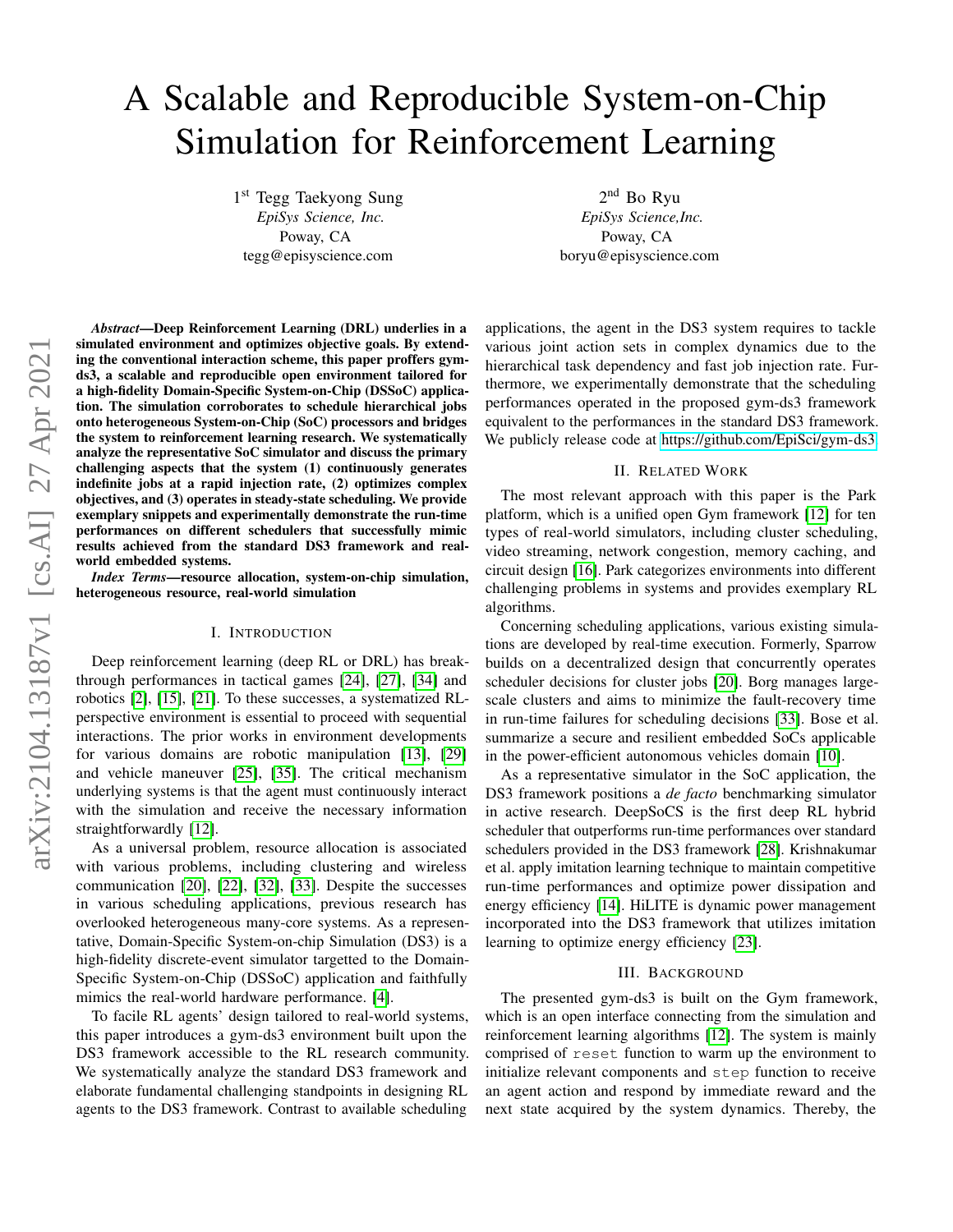

<span id="page-1-0"></span>Fig. 1. A DS3 framework workflow. Here, the system operates with a single processing element.

provided action-and-response methodology is suitable for RL agent workflow.

We begin by elaborating the standard DS3 framework specialized in scheduling hierarchical jobs to heterogeneous resources for an SoC application. The system processes in a real-time operation running by flops (floating-point operations per second) and designed with non-preemptive execution. An overall workflow is illustrated in Figure [1.](#page-1-0) The simulation comprises a job generator, distributed processing elements (PEs), scheduling policy, and simulation kernel governing task statuses.

## *A. Jobs and resources*

The DS3 framework proceeds the kernel using a job (workload application) and resource (processing element) profiles originally targeted to wireless communication and the radar processing domain. As shown in Figure [2,](#page-1-1) a job is depicted by a *Directed Acyclic Graph* (DAG)  $G = (V, E)$ , where vertices correspond to tasks and edges to communication cost. The node values denote the task number, and the edge values entail data transmission delay accrued to the resource switching. The graph topology represents the dependencies between the tasks. Unlike numerous studies designed for cluster applications that specifying the job duration in the profiles, the SoC workload spanning time is defined by the assigned processing elements' functionalities from the scheduling policy. The resources or processing elements  $(PEs)^1$  $(PEs)^1$  are structured with different functionalities in task run-time and energy consumption. Each PE also contains a list of Operating Performance Points (OPP), which characterize the supported frequency and voltage points. Thereby, the scheduling policy directly reflects the overall performance.

## *B. Job generator*

One key property in DS3 is that the job generator continuously generates an indefinite number of jobs based on the input profile. The job queue holds C jobs, where  $C \leq T$ . Here,



<span id="page-1-1"></span>Fig. 2. A canonical job and a chart of resource profile [\[30\]](#page-5-18).

 $C$  denotes the number of jobs and  $T$  the length of the job queue. A scale value denotes the frequency of job generation. The smaller scale entails high frequency and reflects the faster injection rate.

Once the job is generated, the system identifies job topology and distributes tasks into separate lists of statuses. As shown in Figure [1,](#page-1-0) the tasks free from dependency load to the 'ready list' and those having child dependencies remain in the 'outstanding list'. As of multiple jobs awaited in the job queue, tasks with different job instances are arbitrarily overlapped. The more overlapping workloads derive the system more dynamic and stochastic.

### *C. Scheduling policy*

The scheduler executes in run-time and essentially allocates each task in the ready list to available PE. The scheduling policy irregularly interacted with the constant clock signal (flops) due to the task dependency and overlapped task traces. After all assignments, the tasks move to the 'executable list' and await the PE execution. If the designated PE is idle, the distributed PEs concurrently run the assigned tasks in parallel, and the task transits to the 'running list'. After execution, the task finally moves to the 'complete list'.

Assume that the job is composed of  $N$  tasks. The individual task run-time is the cumulative sum of PE run-time and data transmission delay, which is calculated with the job edge and PE performance as depicted in Figure [2.](#page-1-1) The task has waiting time when remaining time in the executable list and response time to the cumulative waiting time. The average response time (ART) denotes the rate between task execution time and task waiting time for all tasks. The scheduler operating in small ART generally indicates adequate performances. The scheduling objective is varied by the designing goals, for

<span id="page-1-2"></span><sup>&</sup>lt;sup>1</sup>Resources represent the raw profile information, and processing elements represent essential operating components execute tasks.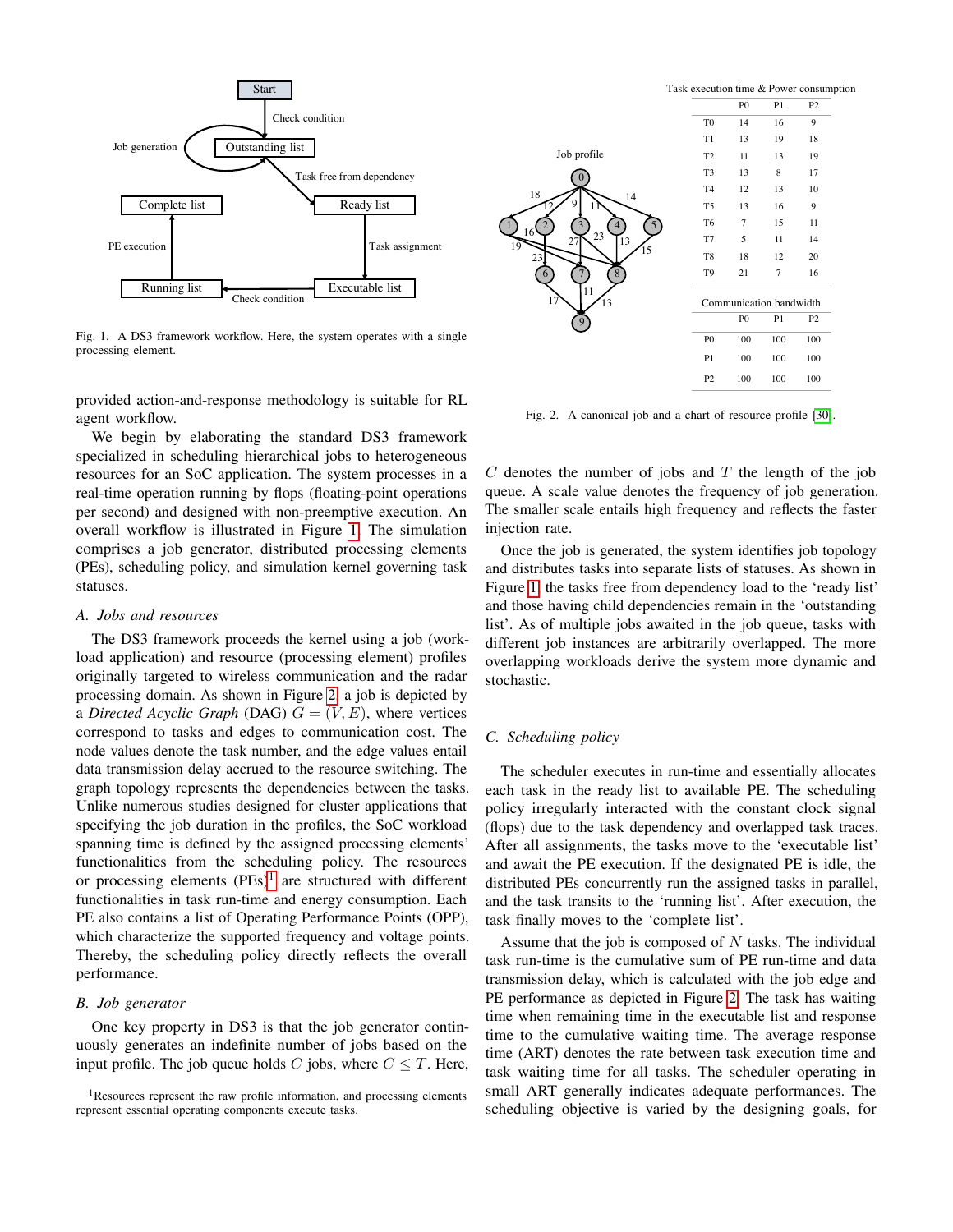instance, minimizing average latency<sup>[2](#page-2-0)</sup>, power dissipation, or energy consumption.

## IV. PROPOSED APPROACH

The prototypical DS3 framework is developed by SimPy [\[18\]](#page-5-19) that is a process-based discrete-event simulation framework. SimPy built-in simulation can be operated in real-time, and the simulation kernel with multiple instances can be executed in parallel. This notion, however, is difficult to directly match the interaction time step in the reinforcement learning perspective. We thereby derive a representative environment that supports the standard Gym scheme upon the DS3 framework.

The scheduling agent can be designed as a global control or distributed control, depending on the design perspective. For the latter case, independent PE can be referred to multiple agents collaborating to complete tasks quickly. Moreover, gym-ds3 supports Ray, a distributed operating framework manageable to scalable training [\[19\]](#page-5-20). For the current version of gym-ds3, the state indicates the simulation information (i.e., task/job/PE statuses, relevant task time), the action space, a joint set on which task allocates to which PEs. The reward function is stated with the average job duration. Users can modify state, action, and reward statements afterward. For the following sections, we pose the challenging critical standpoints for RL agents in DS3 simulation.

#### *A. Challenges*

We highlight the main challenging standpoints arising from designing RL agents in the gym-ds3 environment. First, the agent must tackle a varying number of actions. The action of a scheduling agent is a set of tuples composed of two primitive actions, task and PE selections. Systematically, DS3 fetches more than one specifically designed graph-structured job profile. One straightforwardly considers selecting actions for the tasks in the ready list. In that sense, for various task dependencies on different job profiles, the number of remaining tasks is constantly changing. Furthermore, the ready tasks are arbitrarily overlapped by the multiple injecting jobs. Hence, the action associates with a variable joint action problem. Second, the complexity in action spaces exponentially increases to the number of jobs and heterogeneous resources. The disparate functionalities from the distributed PEs and the combination of tasks in the mixed job topology increase complexity in sequential action selection. Third, the indefinite jobs generated at a fast injection rate cause the system dynamics more complex. One of the main differences between SoC and the clustering domain is that the SoC workloads essentially run in a short duration but much faster workload injection.

Figure [3](#page-2-1) depicts the analysis of job rates for DS3 and Spark simulations [\[17\]](#page-5-21). Here, we modify simulations with the same range of running flops and the number of injected jobs. We evaluate scheduling performance with heuristic schedulers. Due to innate development, DS3 completes jobs faster than Spark by a factor of 10.

<span id="page-2-0"></span>



<span id="page-2-1"></span>Fig. 3. An evaluation of the number of remaining and completed jobs for DS3 and Spark simulations.

## *B. Steady-state scheduling*

Absolute makespan minimization of scheduling heterogeneous resource is NP-hard in most practical situations [\[5\]](#page-4-3), [\[26\]](#page-5-22). The steady-state scheduling circumvents this difficulty by considering asymptotic optimality [\[6\]](#page-4-4), [\[7\]](#page-4-5). In DS3 simulation, jobs are indefinitely generated, and the scheduling performance is evaluated starting from the steady-state that the jobs are fully stacked to the job queue.

Figure [4](#page-2-2) illustrates the timeline that jobs arbitrarily injected into the system based on the scale values. The jobs after the last clock signal are discarded.



<span id="page-2-2"></span>Fig. 4. A timeline of multiple jobs injected into the job queue at different scales.

DS3 accounts warm-up period to attain a steady-state. The traces before the warm-up period referring to the initializing phase is neglected. The warm-up period essentially denotes additional duration to reach jobs fully stacked to the job queue. Designing a warm-up period requires domain-expert knowledge.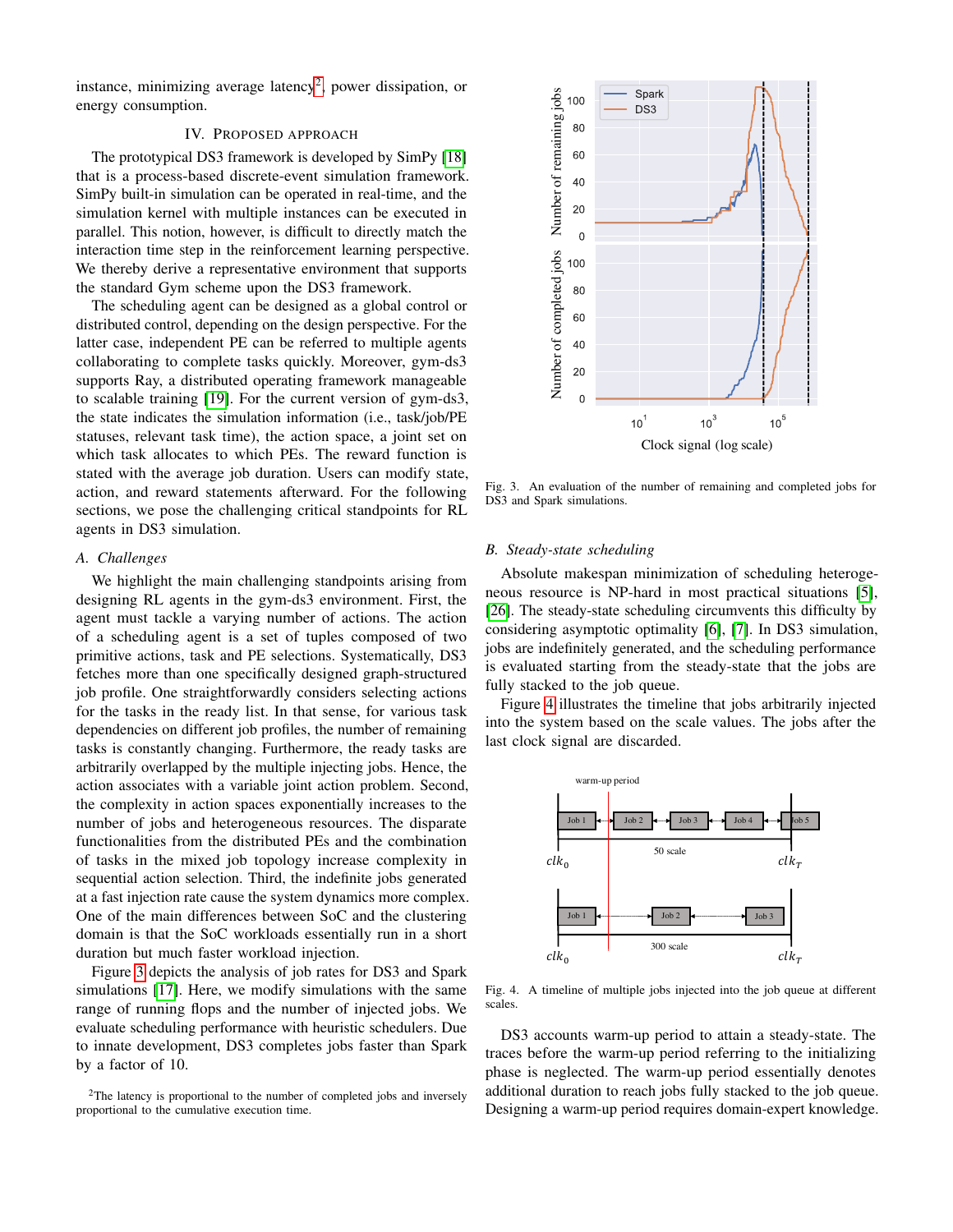

<span id="page-3-0"></span>Fig. 5. A demonstration for steady-state and pseudo-steady-state.

Essentially, the better scheduling policy takes a more extended warm-up period.

In practice, reaching to initializing phase wastes time to run an episode, particularly in RL training. Sung et al. introduce 'pseudo-steady-state' (PSS) that approximates steady-state to reduce the waiting time. As denoted in Figure [5,](#page-3-0) in PSS mode, the episode starts running from the complete jobs stacked in the job queue. Assume that the system holds up to  $N$  jobs, then the PSS starts simulation after generating  $N$  jobs in the job queue. In this paper, we evaluate scheduling algorithms with the PSS option.

#### *C. Implementation*

This section derives the code snippets of the proposed environment framework. First, we provide the GymDS3 class built upon the Gym framework [\[12\]](#page-5-9).

```
class GymDS3(gym.Env):
2 def __init__(self):
\overline{\phantom{a}} ...
4
5 def reset(self):
         # reset environment
7
     def step(self, action):
         if ready task list is not empty:
10 \qquad # select action
11 else:
12 # select no-action and run simulator
13 # update immediate reward
14
15 obs = self._get_observation()
16 return obs, reward, done, {}
17
18 def _get_observation(self):
19 . . .
20 return (job_dags, action_map, env_storage,
     PEs)
```
In the step function, the action can be valid action sets (i.e., task-to-PE mappings) or 'no-action' in that the task not in the ready list. For the latter case, the immediate reward is updated. The \_get\_observation function returns environment instances. job\_dags denotes the injected job data, action\_map the take-to-PE mappings, env\_storage the task statuses and performance statistics, PEs the PE information. Next, we demonstrate the actual simulation processing code snippets.

```
1 # Create a new environment and reset it.
2 env = GymDS3(simulation_length, scale)
3 state = env.reset()
4
5 # Create a scheduler
6 scheduler = get_scheduler(env, scheduler_name)
7 # If using 'DeepSoCS' as scheduler
8 if scheduler_name == 'DeepSoCS':
      9 sess = tf.Session()
10 actor_agent = ActorAgent(sess, **kwargs)
11 scheduler.set_actor_agent(actor_agent)
12
13 done = False
14
15 while not done:
16 action = scheduler.schedule(state)
17 state, reward, done, info = env.step(action)
```
The environment is generated with total simulation length and scale value. In particularly using neural scheduler (i.e., DeepSoCS [\[28\]](#page-5-15)), TensorFlow session [\[1\]](#page-4-6) and corresponding agent are initialized.

#### V. EXPERIMENTS

This section demonstrates the feasibility of gym-ds3 to standard DS3 framework by conducting experiments and two orthogonal directions. (a) We compare average response time for gym-ds3 and DS3 in different job frequencies and provided schedulers. (b) We verify the latency performances in different schedulers with gym-ds3 and DS3 simulations.

#### *A. Experimental Setup*

Throughout the experiments, we use five different types of jobs that modified topology based on the Simple profile from Figure [2.](#page-1-1) The jobs are continuously generated to the exponential distribution controlled by the scale factor. To diminish time for initializing phase, we start evaluation on pseudo-steady-state condition. We set the job queue length to three and simulate for 5,000 clock time (flops). We conduct five trials using different random seeds to produce result data.

The gym-ds3 environment provides heuristic schedulers: Shortest Job First (SJF) [\[31\]](#page-5-23), Minimum Execution Time (MET) [\[11\]](#page-5-24), Earliest Task First (ETF) [\[9\]](#page-4-7), and Heterogeneous Earliest Finish Time (HEFT) [\[3\]](#page-4-8), [\[8\]](#page-4-9), [\[30\]](#page-5-18). Also, we include DeepSoCS [\[28\]](#page-5-15), which is a hybrid scheduler on Deep RL and heuristic approaches.

## *B. Average response time*

We extrapolate average response time (ART) using the gym-ds3 environment and standard DS3 framework with different job generation frequencies and schedulers. Figure [6](#page-4-10) highlights the task waiting time and task running time using MET scheduler. Considering that the DS3 successfully mimics customer hardware performance, we discover that gym-ds3 simulation demonstrates almost equivalent performance to the DS3 framework. The minor differences can be neglected due to the simulation variances. Next, we evaluate ART on different schedulers and job frequencies using gym-ds3 environment, as illustrated in Figure [7.](#page-4-11) The variances are marked with the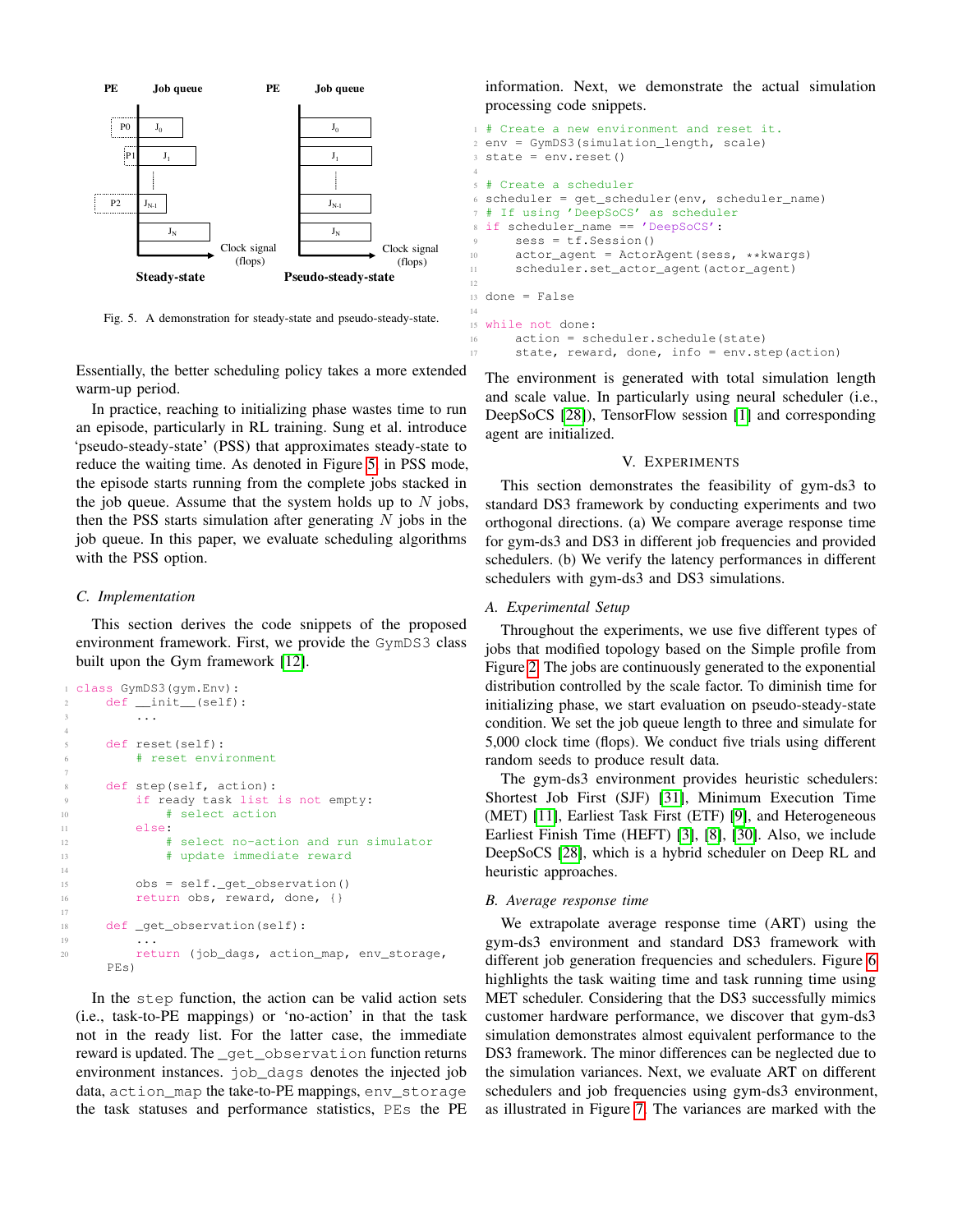

<span id="page-4-10"></span>Fig. 6. Average response time for DS3 and gym-DS3 on different job generating frequencies. Minimum Execution Time scheduler is conducted.



<span id="page-4-11"></span>Fig. 7. A demonstration of average response time on provided heuristic schedulers using gym-ds3 environment.

error bar. Comparing to heuristic schedulers where demonstrate similar ranged performances, DeepSoCS outperforms but has high variances.

#### *C. Performance evaluation*

Subsequently, we compare average latency for different schedulers using DS3 and gym-ds3 environments. Figure [8](#page-4-12) demonstrates the run-time performances conducted using varied job frequencies.

The run-time performances evaluated on the gym-ds3 environment successfully mimic those on the DS3 framework. Note that both have neglectable differences arisen from the system variances. Upon the experimental results, we can conclude that gym-ds3 validates indistinguishable performances with the standard DS3 framework.

## VI. CONCLUSION

This paper presents the gym-ds3 environment that provides equivalent functionalities to the DS3 framework. The proposed system operates upon the Gym mechanism, which is comprehensible to RL interaction. We systematically analyze the DS3 simulation and pose challenging standpoints from designing RL agents in DS3 simulation. Furthermore, we experimentally



<span id="page-4-12"></span>Fig. 8. A performance evaluation with different schedulers using standard DS3 and gym-ds3.

validate run-time performances using various schedulers and job frequencies in gym-ds3 and DS3 and extrapolate almost identical performances.

## ACKNOWLEDGMENT

The authors would like to thank Hanbum Ko for experiment setup and Jeewoo Kim for valuable discussions.

### **REFERENCES**

- <span id="page-4-6"></span>[1] Martín Abadi, Paul Barham, Jianmin Chen, Zhifeng Chen, Andy Davis, Jeffrey Dean, Matthieu Devin, Sanjay Ghemawat, Geoffrey Irving, Michael Isard, et al. Tensorflow: A system for large-scale machine learning. In *12th* {*USENIX*} *symposium on operating systems design and implementation (*{*OSDI*} *16)*, pages 265–283, 2016.
- <span id="page-4-0"></span>[2] OpenAI: Marcin Andrychowicz, Bowen Baker, Maciek Chociej, Rafal Jozefowicz, Bob McGrew, Jakub Pachocki, Arthur Petron, Matthias Plappert, Glenn Powell, Alex Ray, et al. Learning dexterous in-hand manipulation. *The International Journal of Robotics Research*, 39(1):3– 20, 2020.
- <span id="page-4-8"></span>[3] Hamid Arabnejad and Jorge G Barbosa. List scheduling algorithm for heterogeneous systems by an optimistic cost table. *IEEE Transactions on Parallel and Distributed Systems*, 25(3):682–694, 2013.
- <span id="page-4-1"></span>[4] Samet E. Arda, Anish NK, A. Alper Goksoy, Nirmal Kumbhare, Joshua Mack, Anderson L. Sartor, Ali Akoglu, Radu Marculescu, and Umit Y. Ogras. Ds3: A system-level domain-specific system-on-chip simulation framework, 2020.
- <span id="page-4-3"></span>[5] Giorgio Ausiello, Pierluigi Crescenzi, Giorgio Gambosi, Viggo Kann, Alberto Marchetti-Spaccamela, and Marco Protasi. *Complexity and approximation: Combinatorial optimization problems and their approximability properties*. Springer Science & Business Media, 2012.
- <span id="page-4-4"></span>[6] Olivier Beaumont, Arnaud Legrand, Loris Marchal, and Yves Robert. Steady-state scheduling on heterogeneous clusters. *International Journal of Foundations of Computer Science*, 16(02):163–194, 2005.
- <span id="page-4-5"></span>[7] Dimitris Bertsimas and David Gamarnik. Asymptotically optimal algorithms for job shop scheduling and packet routing. *Journal of Algorithms*, 33(2):296–318, 1999.
- <span id="page-4-9"></span>[8] Luiz F Bittencourt, Rizos Sakellariou, and Edmundo RM Madeira. Dag scheduling using a lookahead variant of the heterogeneous earliest finish time algorithm. In *2010 18th Euromicro Conference on Parallel, Distributed and Network-based Processing*, pages 27–34. IEEE, 2010.
- <span id="page-4-7"></span>[9] James Blythe, Sonal Jain, Ewa Deelman, Yolanda Gil, Karan Vahi, Anirban Mandal, and Ken Kennedy. Task scheduling strategies for workflow-based applications in grids. In *CCGrid 2005. IEEE International Symposium on Cluster Computing and the Grid, 2005.*, volume 2, pages 759–767. IEEE, 2005.
- <span id="page-4-2"></span>[10] Pradip Bose, Augusto Vega, Sarita Adve, Vikram Adve, Sasa Misailovic, Luca Carloni, Ken Shepard, David Brooks, Vijay Janapa Reddi, and Gu-Yeon Wei. Secure and resilient socs for autonomous vehicles.